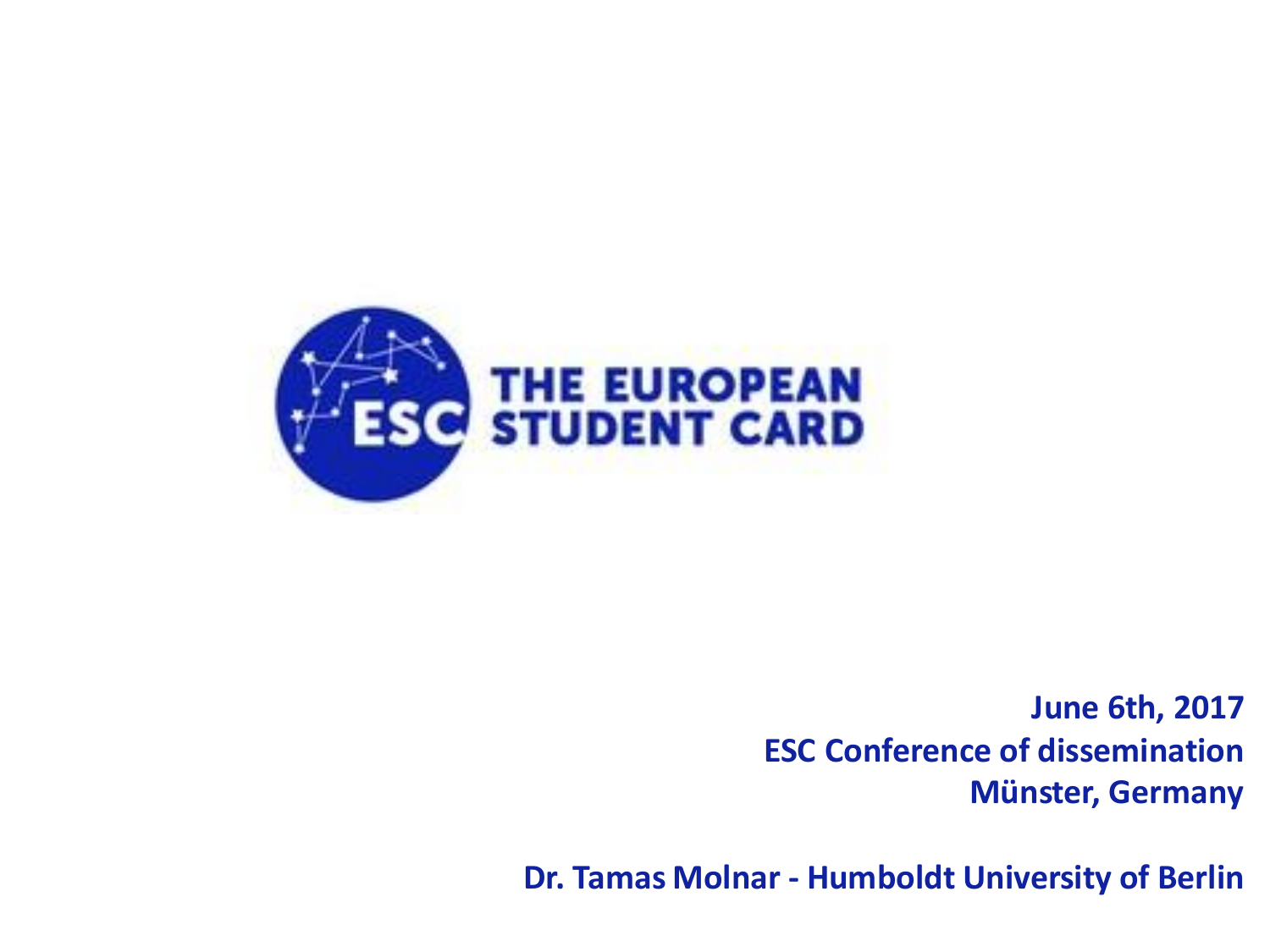

# The Berlin Campuscard System

Dr. Tamas Molnar Humboldt-Universität zu Berlin Berlin, Germany

1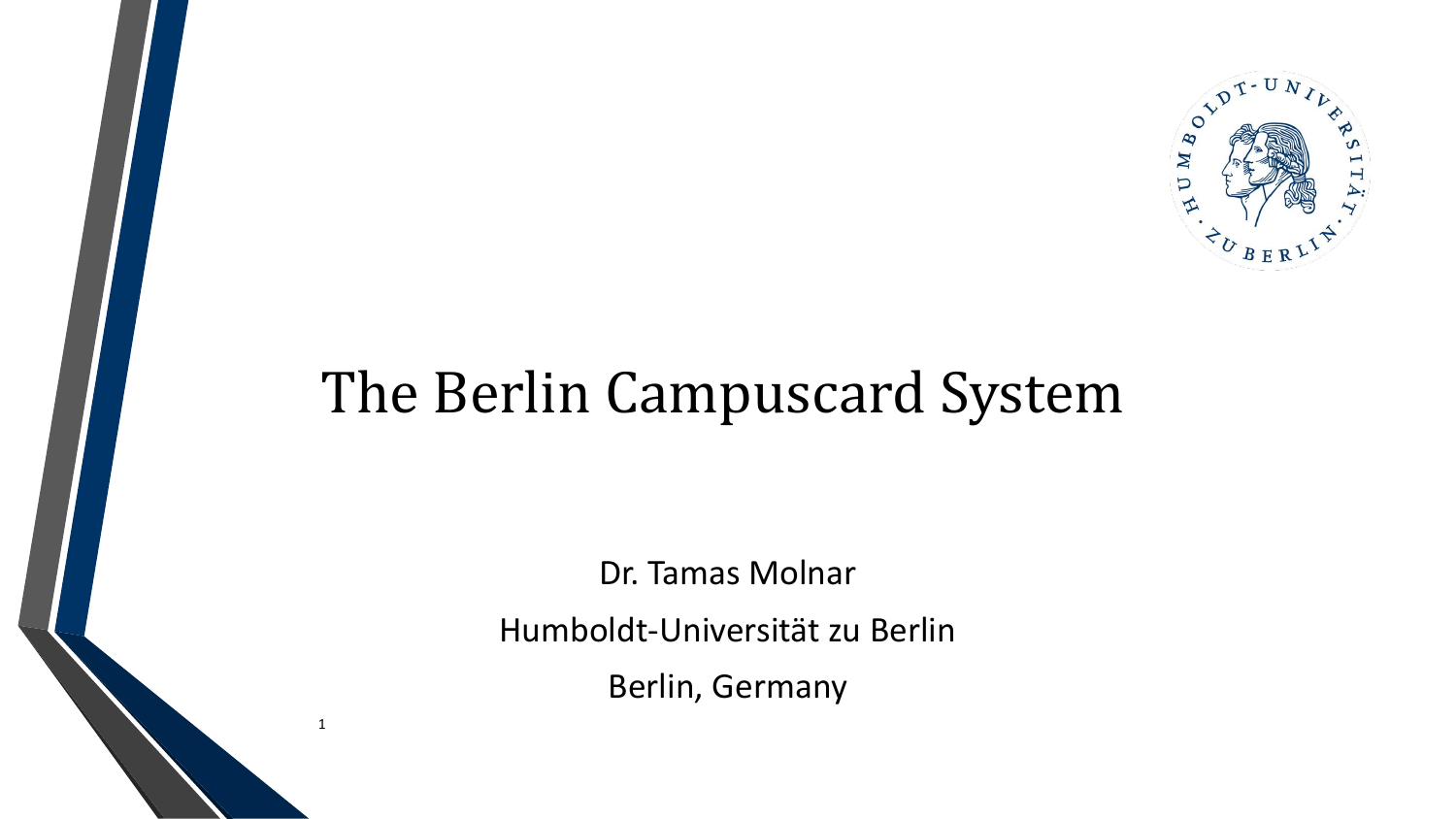## An Alliance of Universities



**University of Applied Sciences** 



**BEUTH HOCHSCHULE FÜR TECHNIK BERLIN University of Applied Sciences**  CHARITÉ UNIVERSITÄTSMEDIZIN BERLIN





Hochschule für Wirtschaft und Recht Berlin **Berlin School of Economics and Law** 





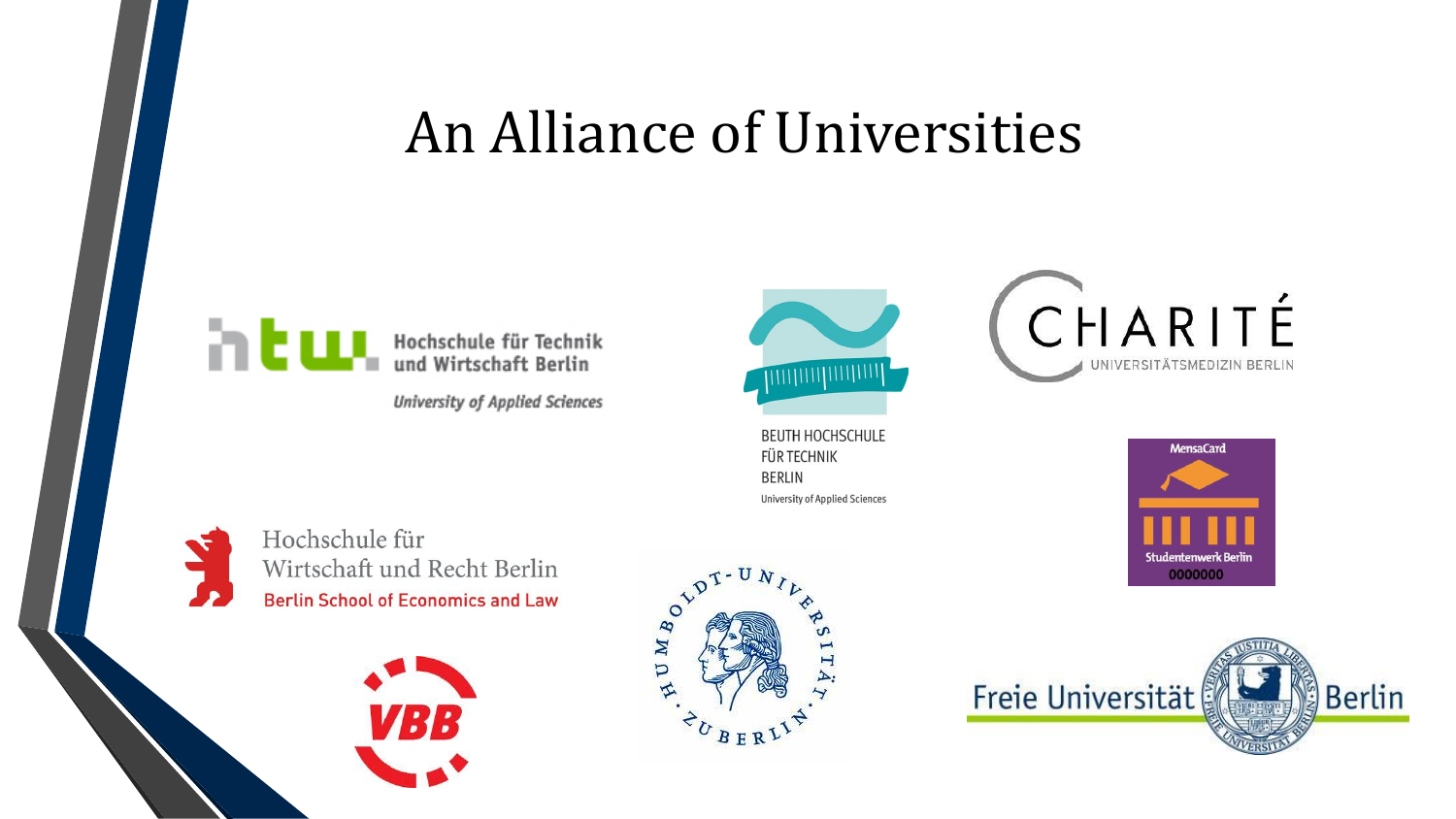# The Campuscard Alliance 110 000 Students

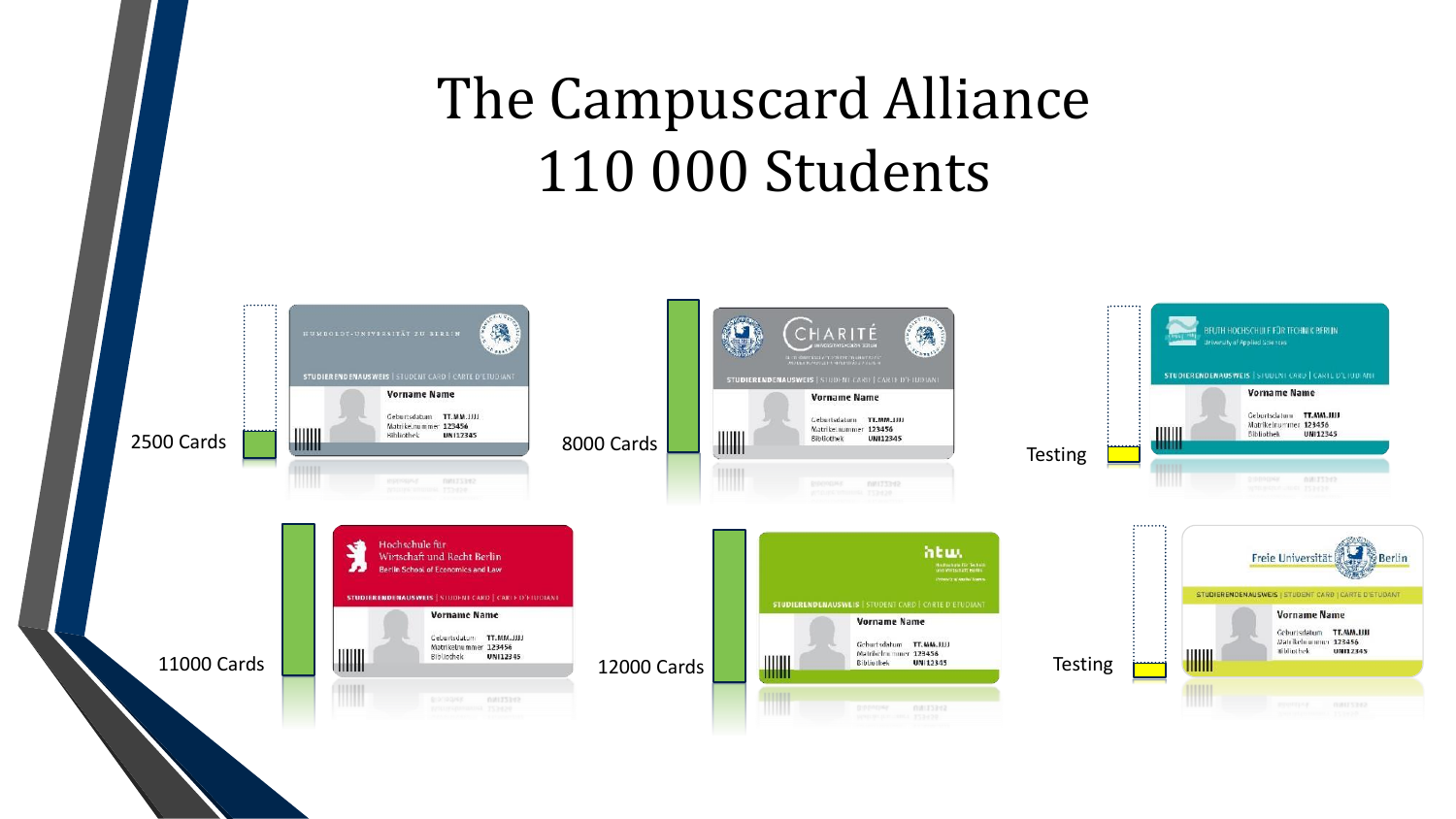## **Overview**



- Mifare DESfire EV1 cards
- 25 mm TRW strip
- Photo and barcode for library use



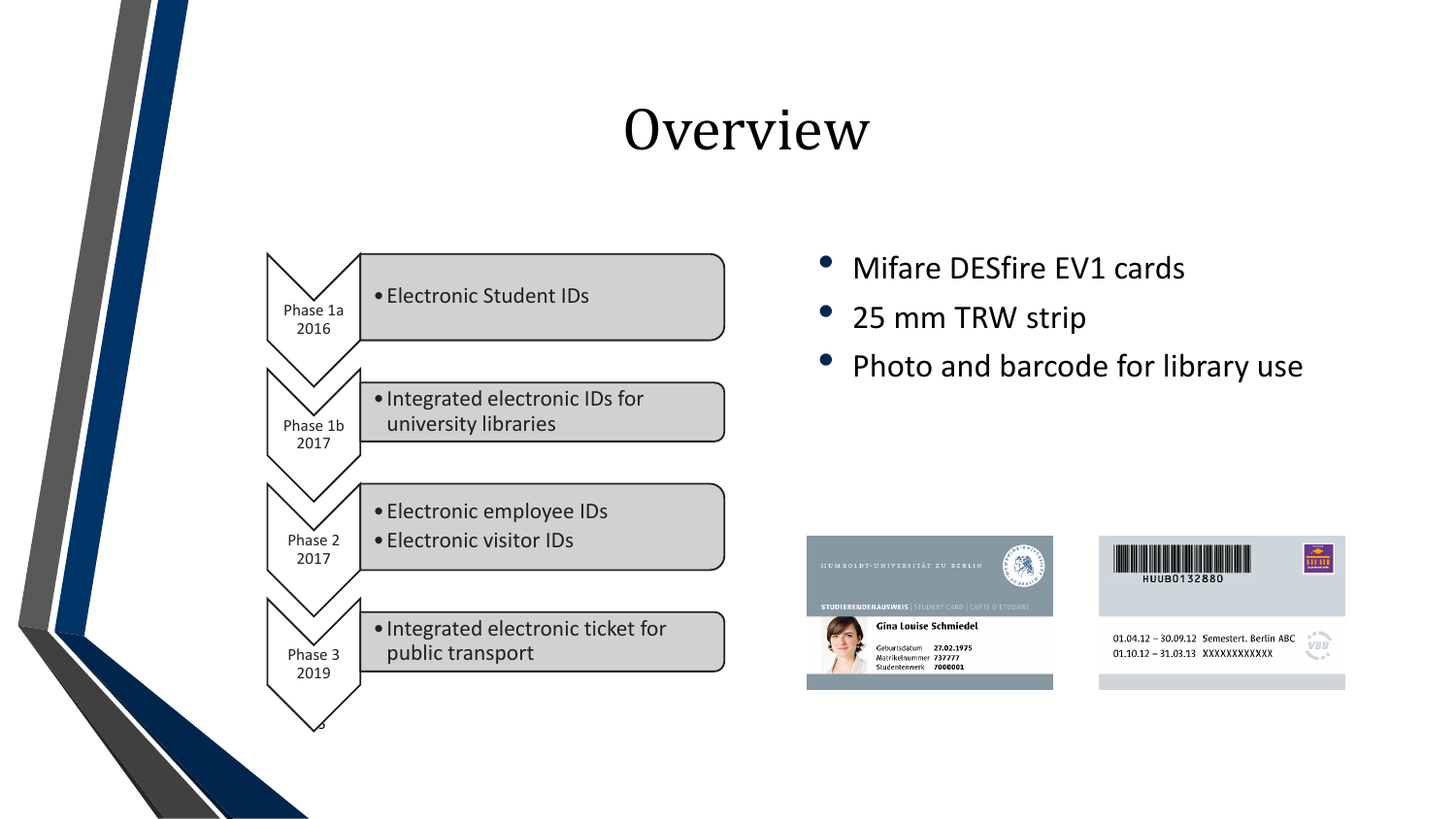### The Process



QR-code – received (electronic or postal delivery)



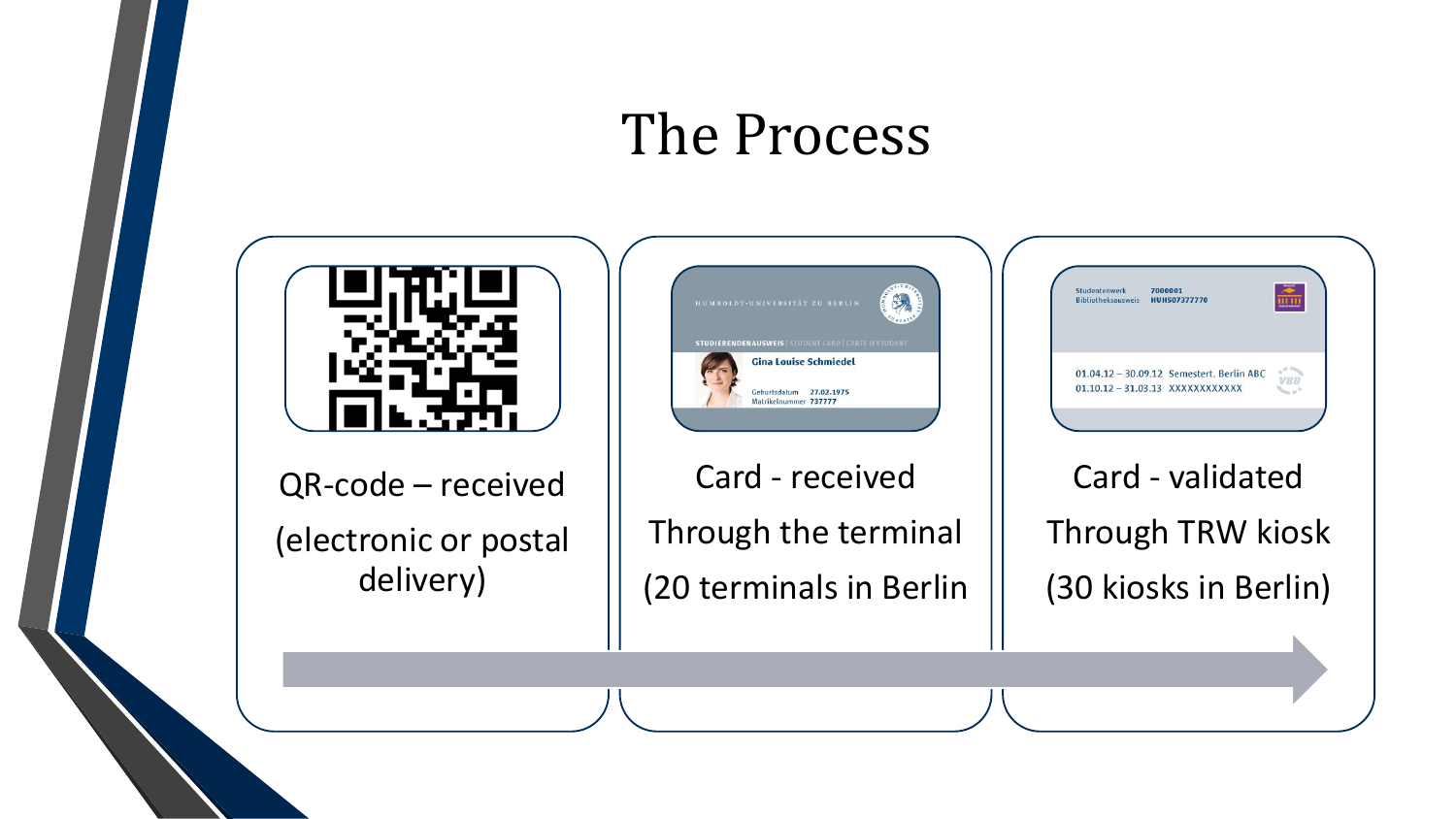## System Components

#### Mifare DESfire EV1 4K 70pF cards

• Blank with the university layout and deployed cafeteria application

#### Card Print Terminals

• Self service terminals with integrated photo station and card printer

#### TRW-Kiosks

• Self service kiosks with integrated TRW-printer

### Card Management Software and WebGUI

• Universal solution for different data sources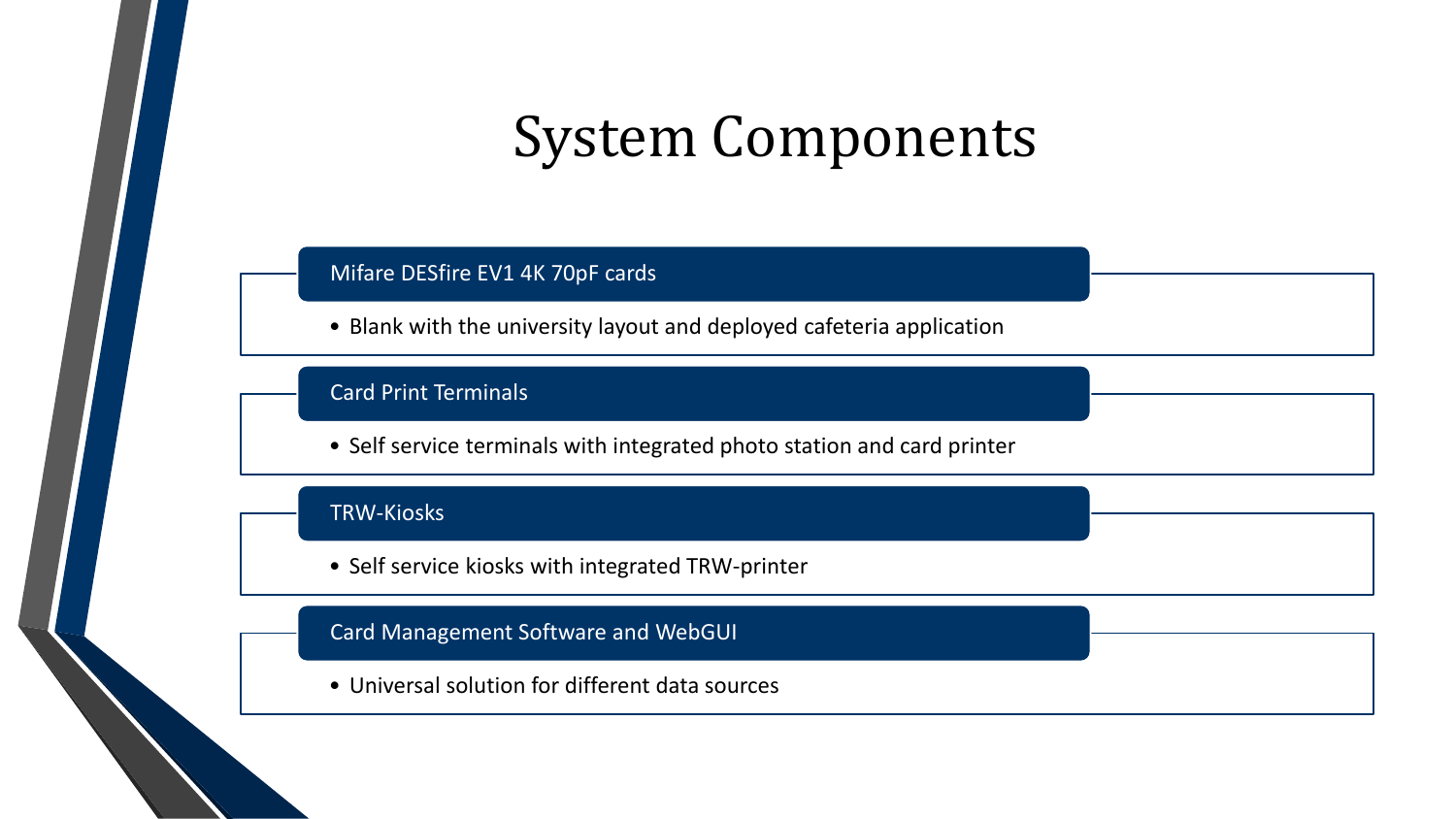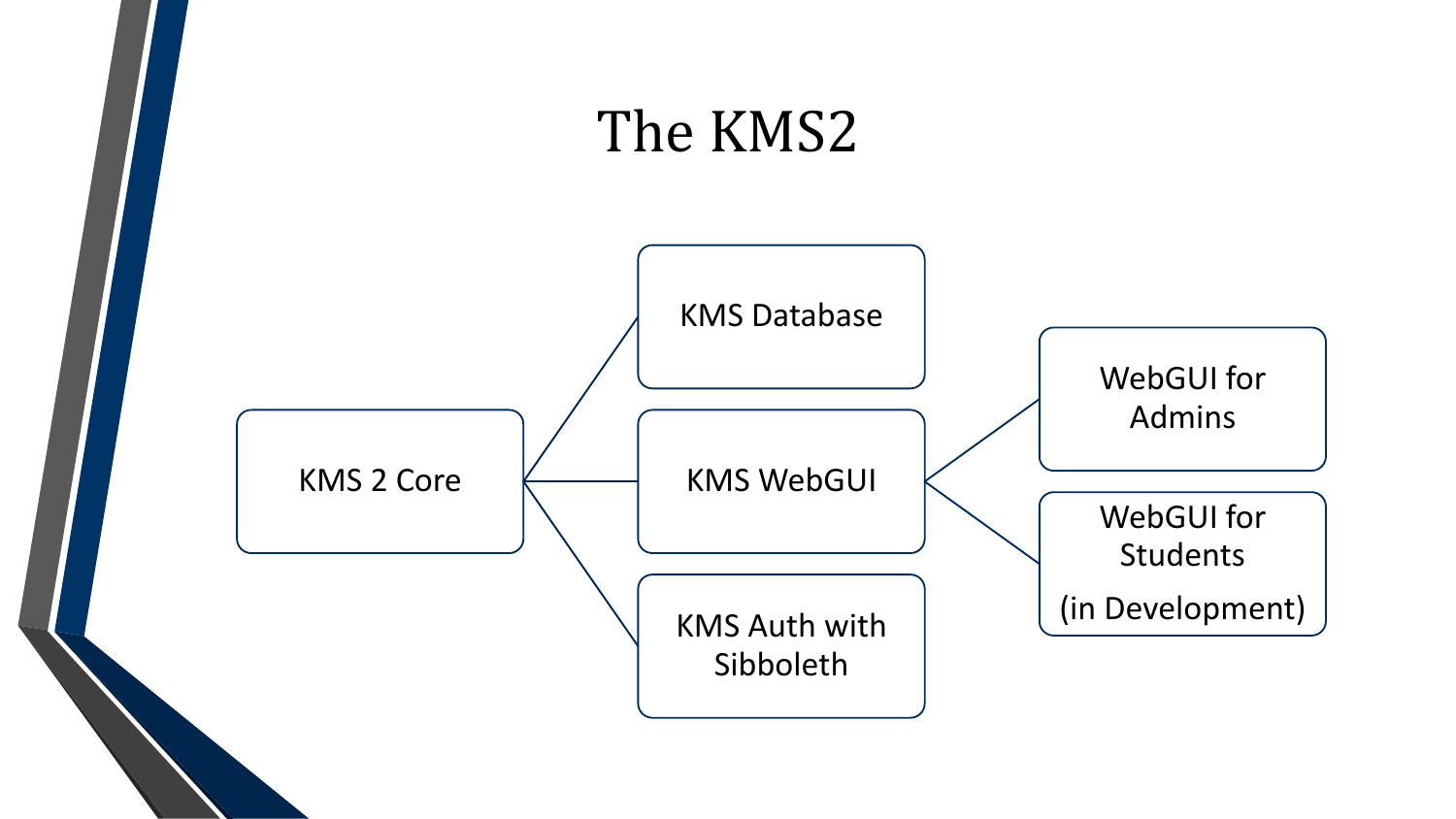# What's inside? Talend Open Studio KMS 2 Data transformation HIS-SOS SAP-CM Tomcat based PostGreSQL Data Source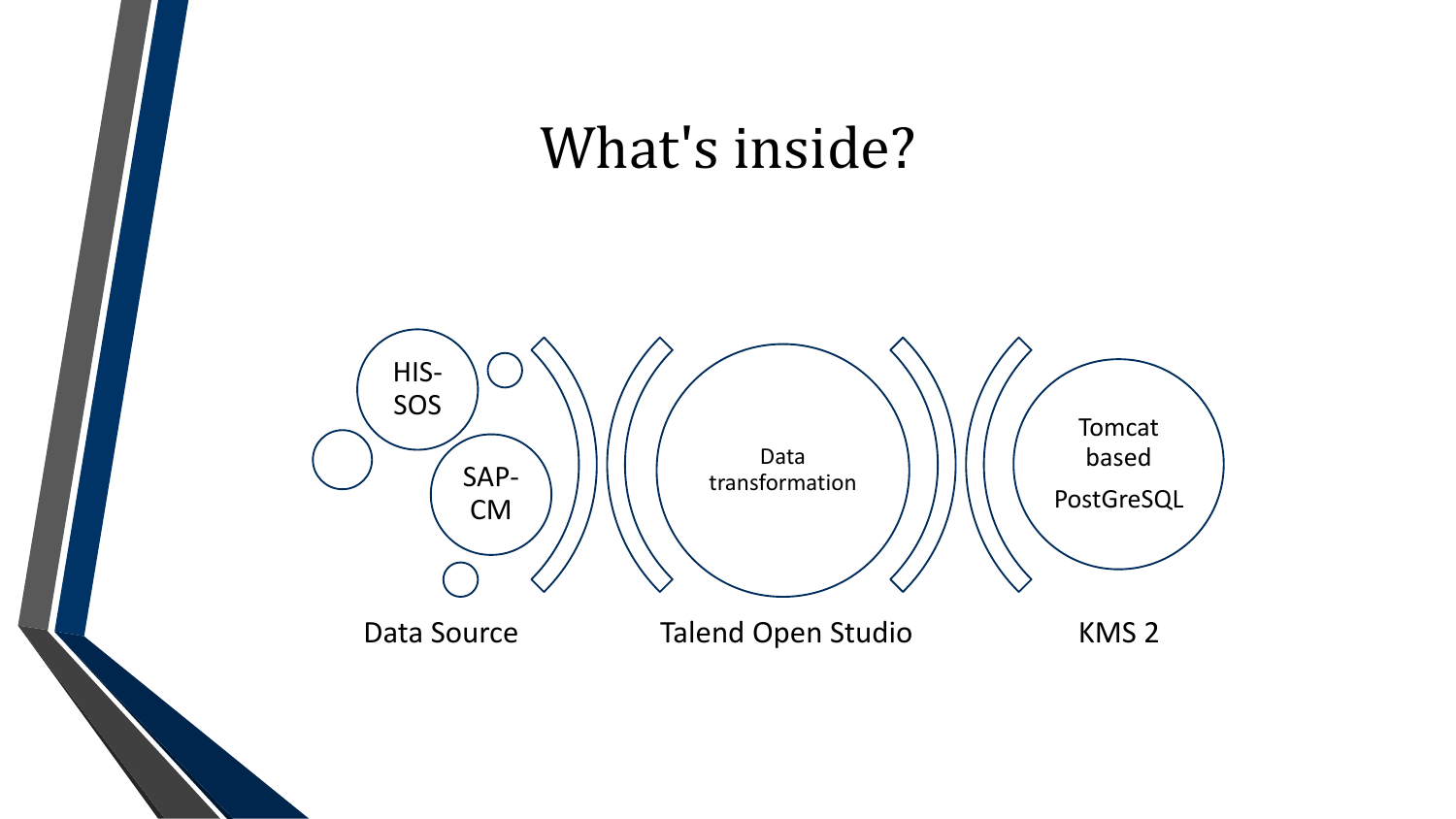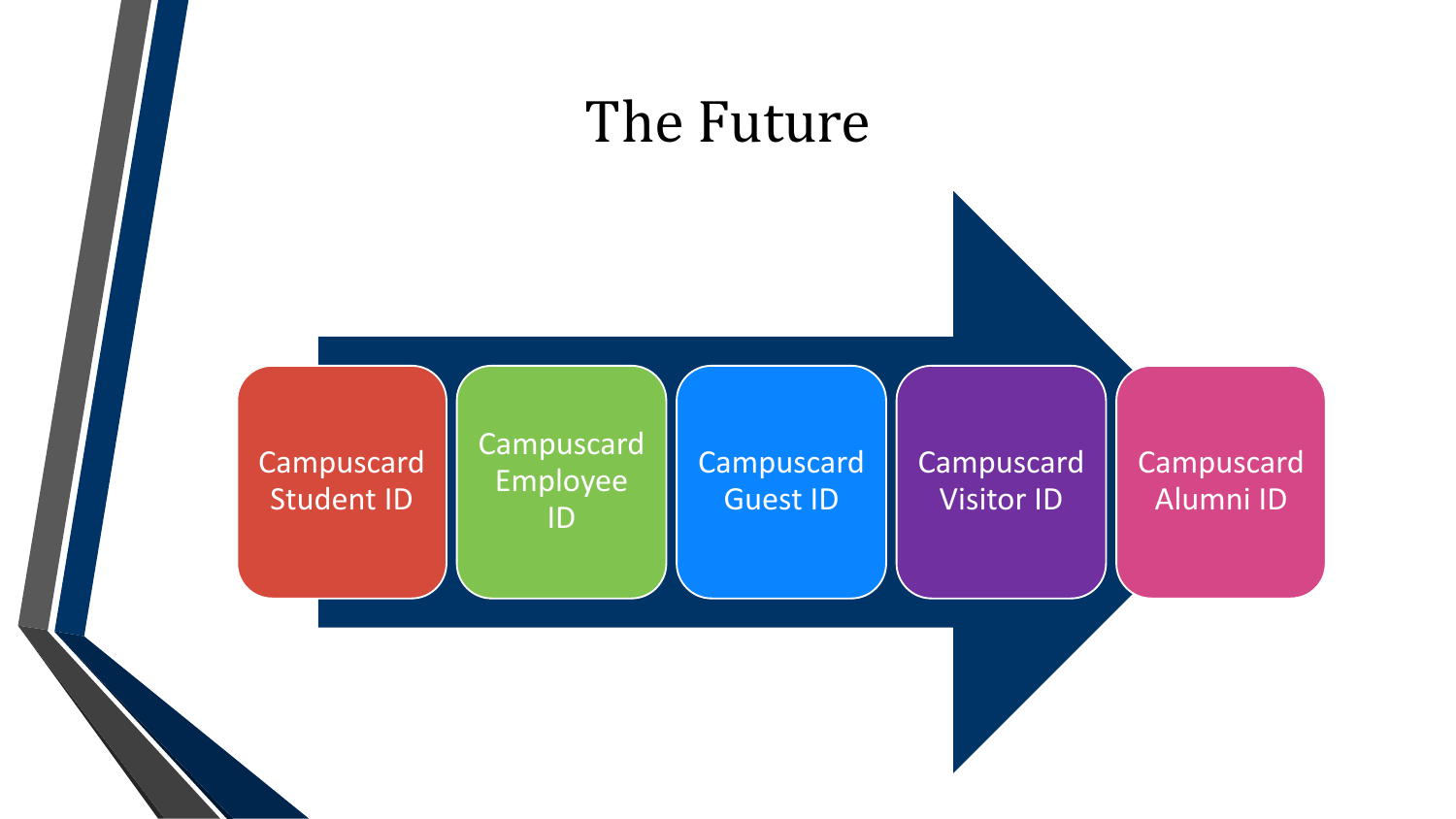## RFID Identification in the Libraries

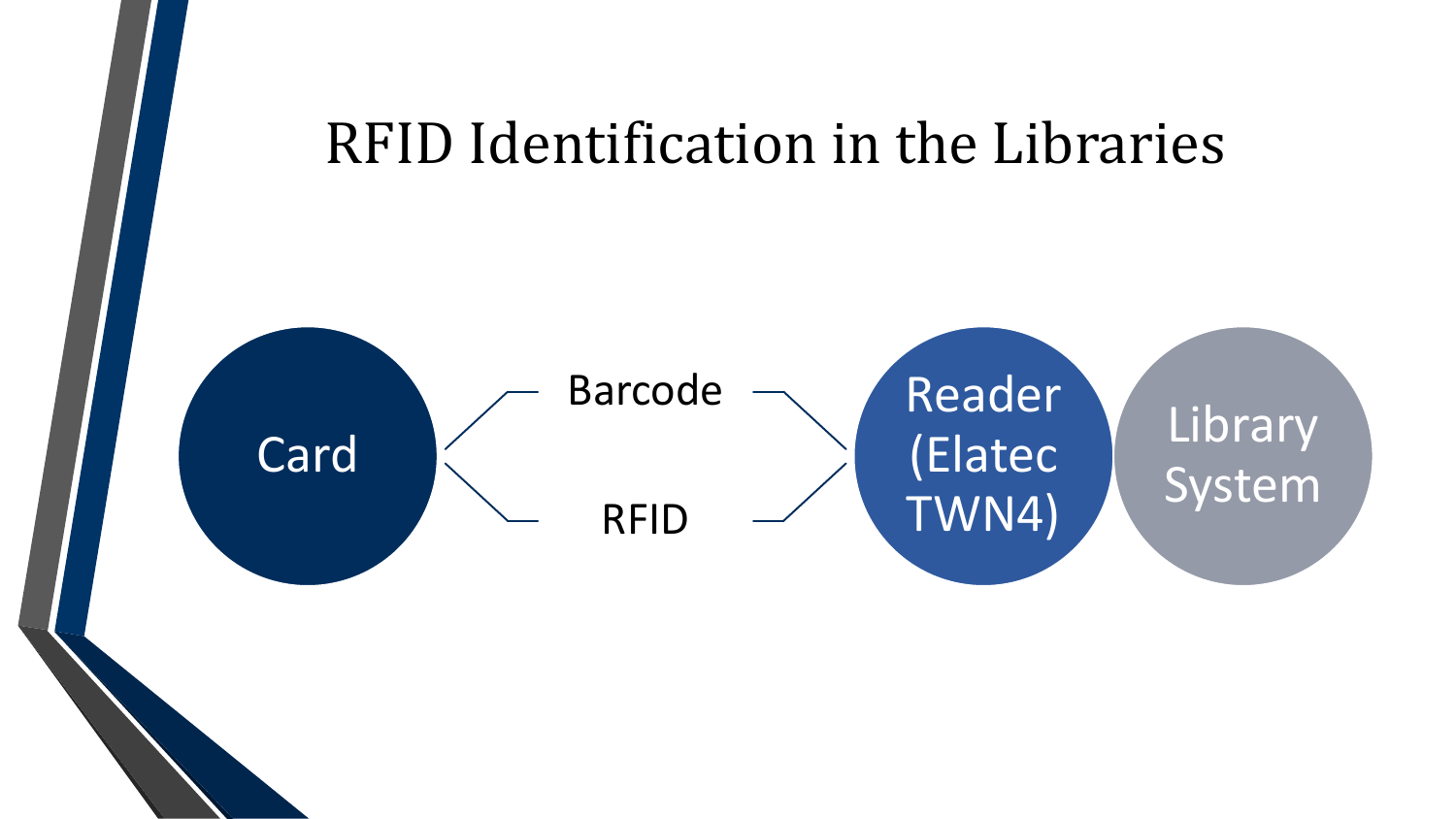## The Innovation

### Campuscard

• Library ID from home HEI in Chip

### RFID Identification in the Home Library

• Intelligent RFID readers with communication through keyboard buffer •No modification need for library systems

### TouchON Terminal in the Foreign Library

- Card is registered at foreign HEI
- •Data of the student transferred from home to foreign library
- Student can use his home card at the foreign library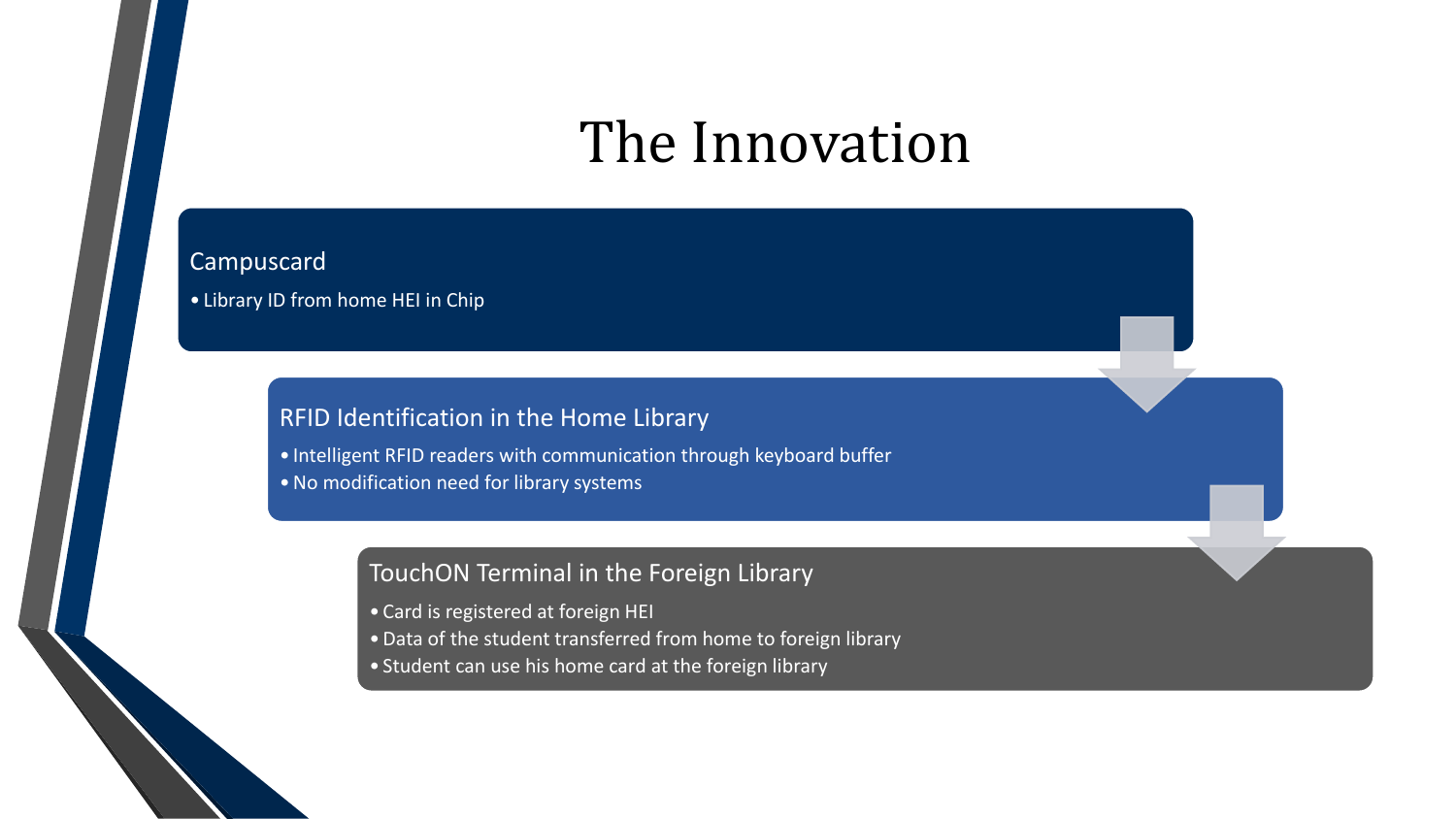## How does this work?

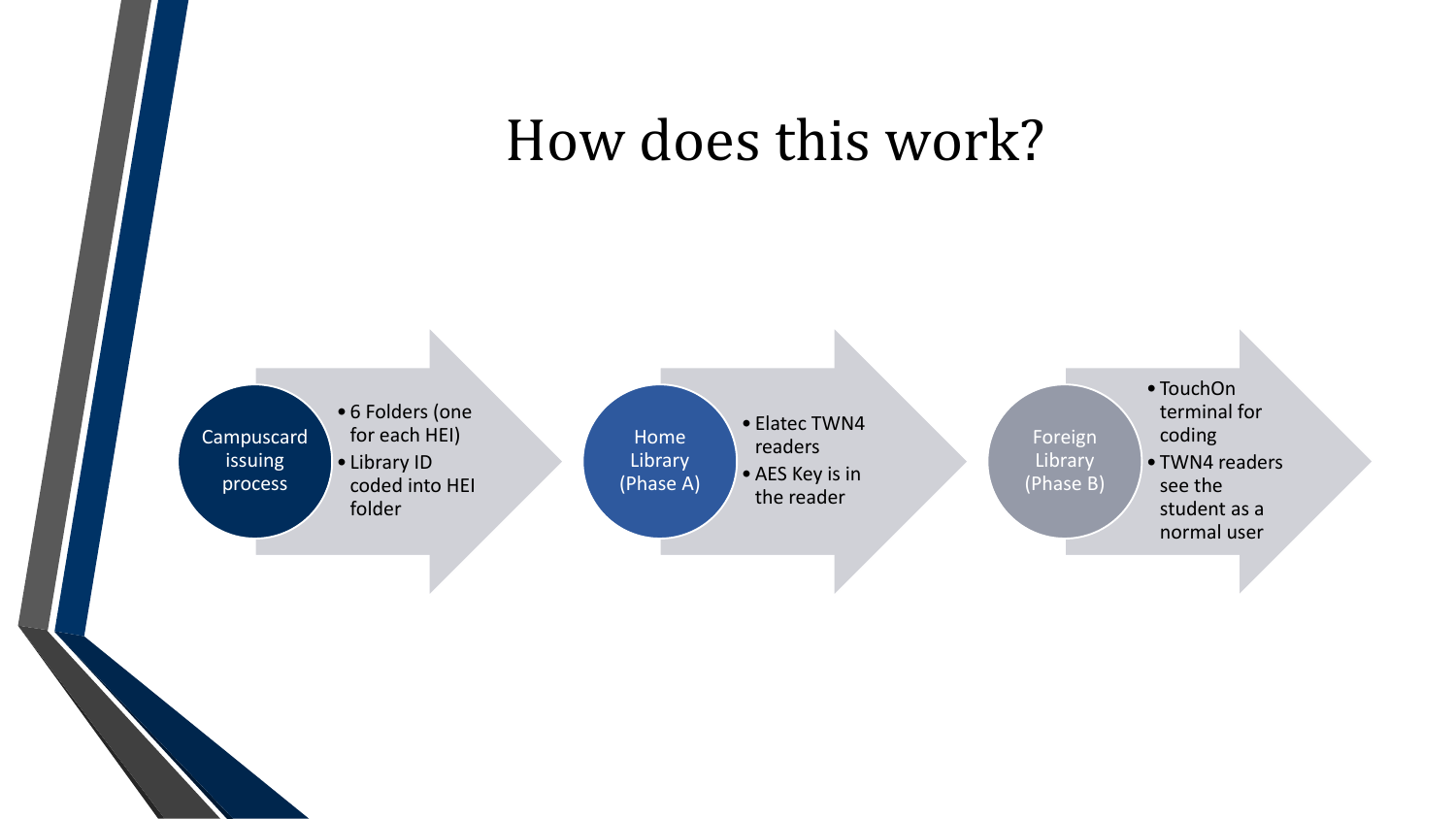## Schedule - Extensions